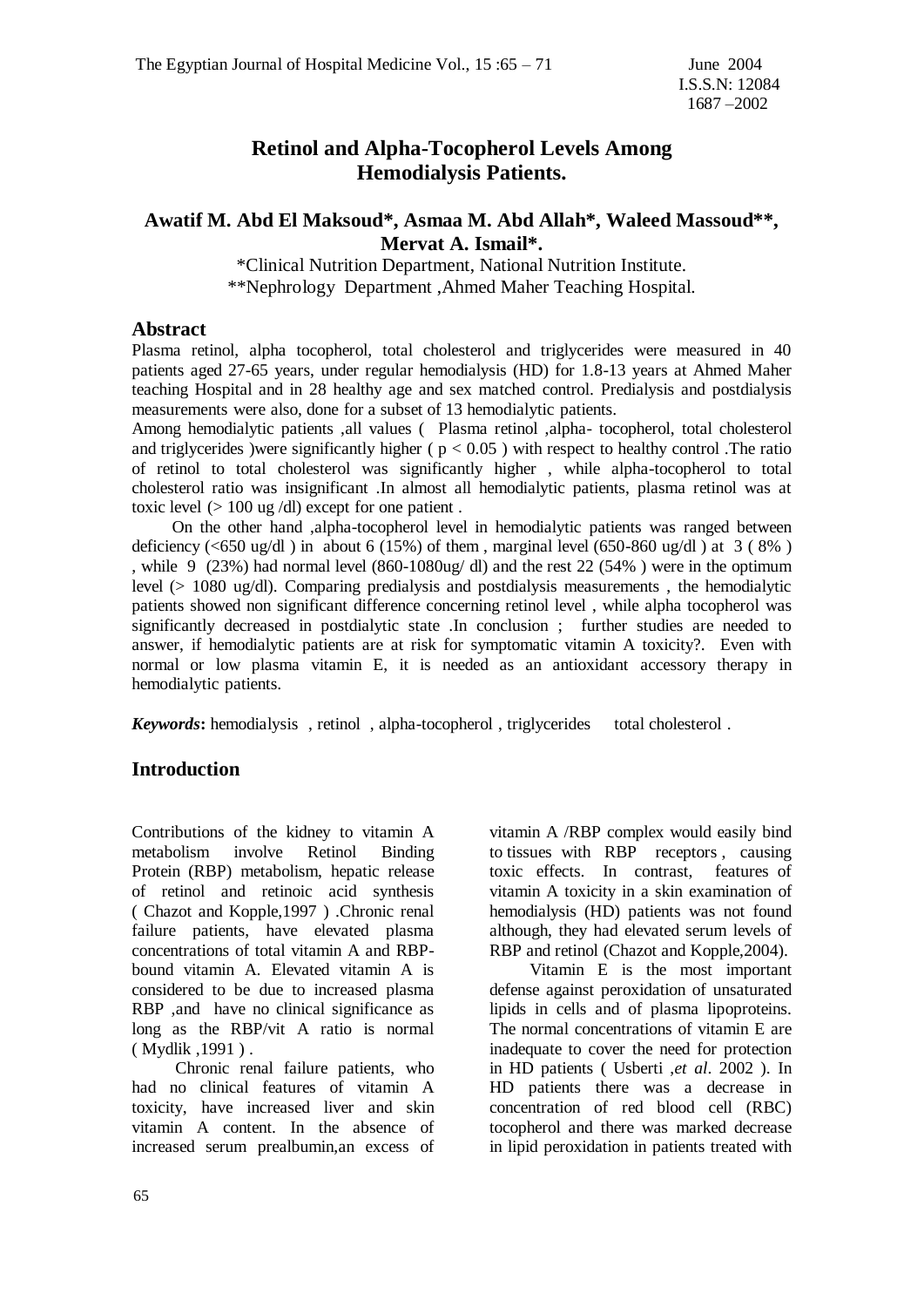alpha tocopheryl acetate (Pastor, *et al*.1993; Ongajooth, *et al.* 1996 ; Cristol, *et al*. 1997).This may be due to the oxidative stress or a defect in the high density lipoprotein(HDL) – mediated transfer of tocopherol from plasma to the RBC membrane ( Chazot and Kopple , 2004) .

 The aim of this study was to evaluate plasma concentration of retinol and alphatocopherol in hemodialytic patients and their lipid pattern. Also,to detect the effect of hemodialysis on these parameters.

# **Subjects and methods**

 Forty stable hemodialytic patients ,24  $(60\%)$  males and 16  $(40\%)$  females were recruited from dialysis unit of Ahmed Maher teaching hospital , Cairo, Egypt. Patients were aged  $49.5 \pm 11.3$  years with duration of HD for  $4.5 \pm 2.4$  years (mean  $\pm$ SD) and were adequately dialysed with a mean Kt/V of  $1.12 \pm 0.23$  according to the DOQI guidelines (2002). End stage renal disease (ESRD) was due to, hypertensive nephropathy (16) patients (pts), diabetic nephropathy (8)pts, pyelonephritis (4)pts, renal stones (4)pts, polycystic kidney (2)pts, hyperparathyroidism (1) pt , and to unknown causes in five . All patients were on bicarbonate – hemophan dialyzers (modified cellulose). Twenty eight persons who were age and sex matched healthy control were also, recruited for the study. Informed consent were obtained from all people under the study.

 Fasting (12 hours) venous blood samples were collected, plasma was separated by centrifugation at 3000 rpm for 15 min. Plasma was used for determination of retinol and alpha- tocopherol using high pressure liquid chromatography (HPLC) according to Bieri *et al*. (1979). Also, total cholesterol (Allain, *et al.* 1974) and triglycerides (Wahlefeld, 1974) were determined using kits provided from biomerieux, France .Retinol and alphatocopherol were chosen out of the fat soluble vitamins ADEK, vitamin D was excluded due to complicated interactions and medications with renal failure (Jacobson, *et al.*1995).Vitamin K was also

excluded to avoid variations in levels of its measurements due to the prevalence of hepatic diseases, cirrhosis and bilharsiasis among Egyptian hemodialysis patients (Afifi, 2003).

### **Data handling and Statistical analysis**

 The collected data were computerized and analyzed statistically through SPSSunder windows version 11. Excel computer program was used to tabulate the results. Qualitative variables were expressed as percentages. Quantitative variables from normal distribution were expressed as mean  $\pm$  S.E. Independent t- test, and one –way analysis of variance (ANOVA) with the least significant differences (LSD) were used. The difference was considered signifycant at p-value < 0.05 levels ( Armitage, 1971) .

## **Results**

 Plasma retinol level was markedly greater among HD patients than healthy control, it's level was about (8 fold) higher in HD patients compared to healthy persons  $[465.27 \pm 26.72 \text{ u} \text{g/dl} \text{ versus } 61.14]$ ±3.48µg/dl , p≤ 0.000].

 As it's ratio to cholesterol was significantly higher in HD patients than control  $[2.65 \pm 0.19$  versus  $0.397 \pm 0.02$ , p  $\le$ 0.000] table (2).

 Also, plasma alpha tocopherol was significantly higher among HD patients compared to healthy control  $[1323.04 \pm 1]$ 150.32  $\mu$ g/dl versus 891.24 ± 36.21 $\mu$ g/dl, p  $\leq$  0.008 ], while there was no significant difference regarding alpha tocopherol cholesterol ratio between HD patients and healthy control  $[6.62 \pm 0.55$  versus  $5.8 \pm$  $0.27$ ,  $p = 0.19$  | table (2).

 As regards lipid pattern ,both triglycerides (TG) and total cholesterol (Tch) were significantly elevated in HD patients compared with control group . For TG [187.56  $\pm$  23.25 mg/dl versus 105.58  $\pm$ 9.3 mg/dl,  $p \le 0.002$ ]. While cholesterol level was  $\left[204.98 \pm 13.02 \right]$  mg/dl versus  $166.63 \pm 6.7$  mg/dl,  $p < 0.05$ ] table (2).

 There was no statistically significant difference between gender and all values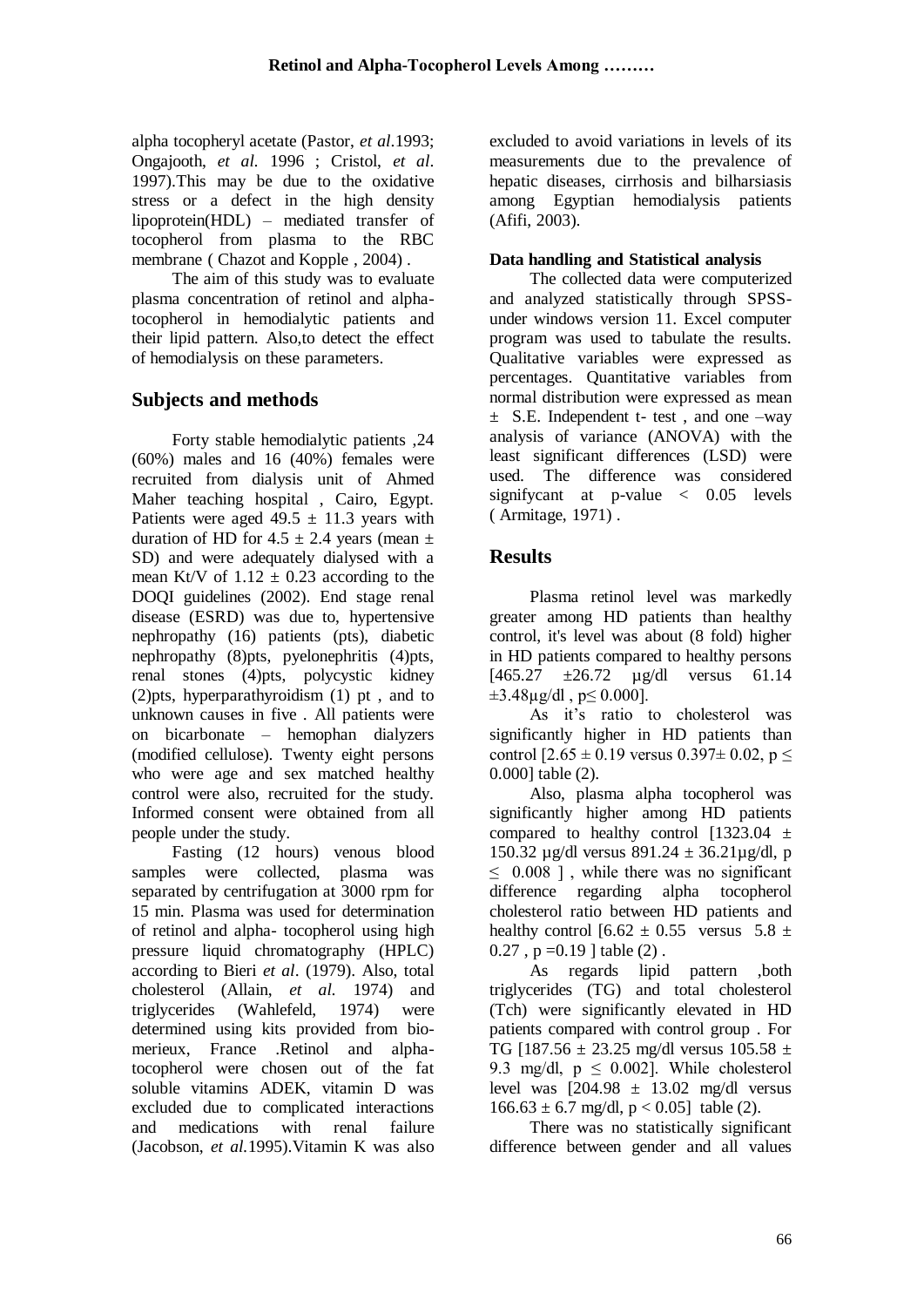(retinal, alpha tocopherols, total cholesterol, triglycerides). Also, there was no correlations between the primary cause of renal failure, age of the patients or the duration of dialysis and all measured values.

 We also, studied the effect of HD on plasma level of retinol, alpha tocopherol ,lipid pattern and their ratios for subgroup of 13 patients table (3) . The results showed significant decrease in alpha tocopherol level in post dialysis condition compared to pre dialysis one  $[1284.23 \pm 245.18 \quad \mu$ g/dl versus  $1348.12 \pm 243.08 \mu g/dl$ ,  $p \le 0.005$ . Retinol /cholesterol ratio was decreased after HD session than before session  $[2.48 \pm 1]$ 0.29 versus  $2.35 \pm 0.25$ , p < 0.05 ].

 After HD session, total cholesterol level was significantly decreased than before HD session  $[161.6 \pm 10.37 \text{ mg/d}]$ versus  $201.54 \pm 13.77$ ,  $p \le 0.002$ ].

 While, there was no significant difference in plasma retinol level, alpha tocopherol cholesterol ratio and TG level before and after HD session.

| Age (mean $\pm$ SE)                  | $49.5 \pm 11.3$ years    |
|--------------------------------------|--------------------------|
| <b>Sex</b> : Males<br><b>Females</b> | $24(60\%)$<br>$16(40\%)$ |
| Dialysis time (hours/session)        | 6 hours                  |
| Duration of dialysis (years ± SE)    | $4.5 \pm 2.4$            |
| $Kt/v$ (mean $\pm SD$ )              | $1.12 \pm 0.23$          |
|                                      |                          |

#### **Table (1**): **Base line data of hemodialytic patients :-**

**Table (2): Plasma retinol , alpha-tocopherol , Lipid pattern and Their ratios among control and hemodialytic groups**

| <b>Parameters</b>                      | <b>Control group</b><br>$(n=28)$ | <b>Hemodialytic patients</b><br>$(n=40)$ |
|----------------------------------------|----------------------------------|------------------------------------------|
|                                        | Mean $\pm$ SE                    | Mean $\pm$ SE                            |
| Retinol (ug/dl)                        | $61.14 + 3.48$                   | $465.27 \pm 26.72^*$                     |
| Retinol/<br>cholesterol ratio          | $0.3966 \pm 0.02$                | $2.65 \pm 0.19*$                         |
| alpha-tocopherol<br>(ug/dl)            | $891.24 \pm 36.21$               | $1323.04 \pm 150.32*$                    |
| alpha-tocopherol<br>/cholesterol ratio | $5.800 + 0.266$                  | $6.62 + 0.55$                            |
| <b>Triglycerides</b><br>(mg/dl)        | $105.58 + 9.30$                  | $187.56 \pm 23.25^*$                     |
| <b>Total cholesterol</b><br>(mg/dl)    | $166.63 + 6.71$                  | $204.98 \pm 13.02*$                      |

**\* P<0.05 = significant**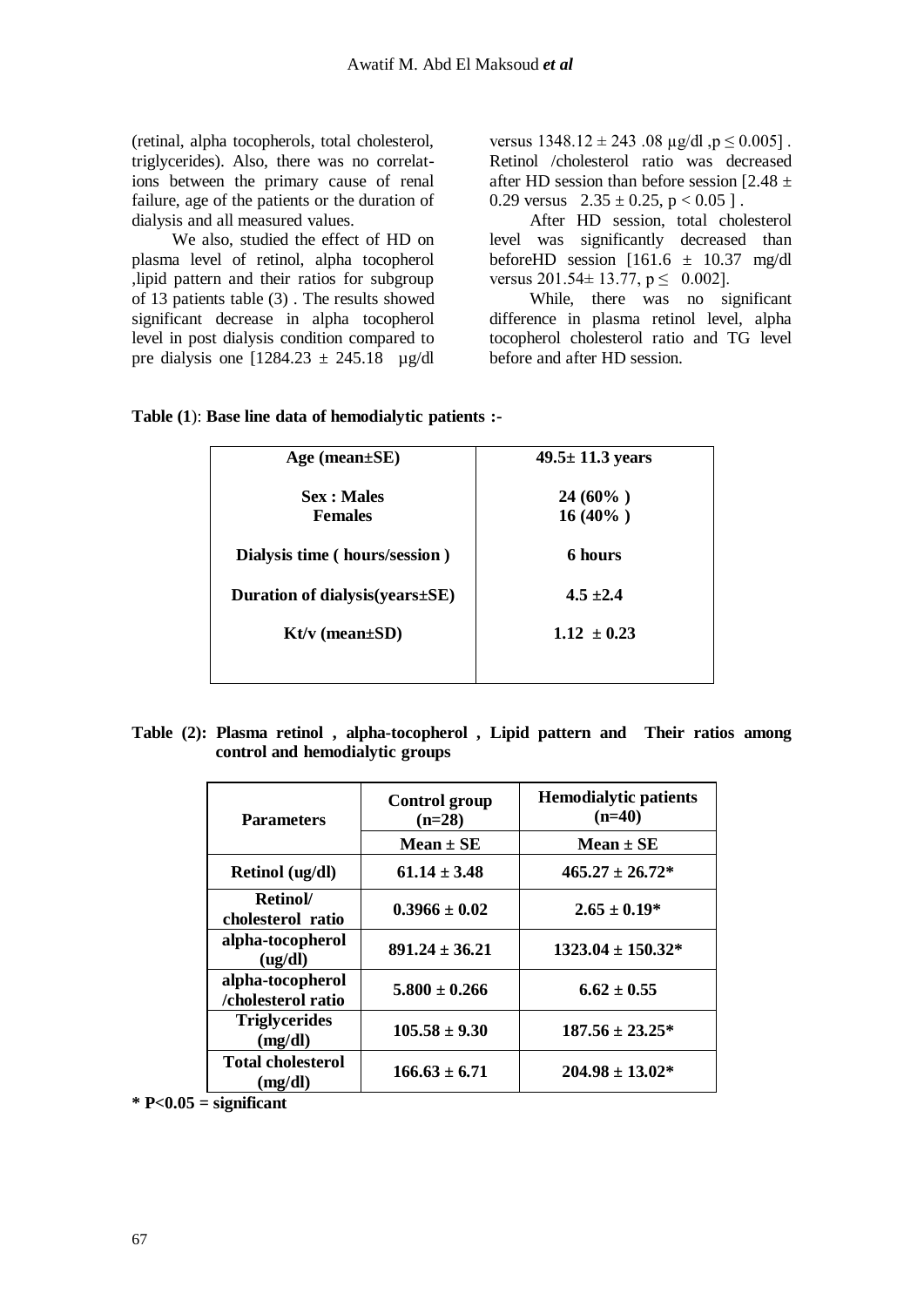| <b>Parameters</b>                      | <b>Predialysis level</b> | <b>Postdialysis level</b> |
|----------------------------------------|--------------------------|---------------------------|
|                                        | $Mean \pm SE$            | $Mean \pm SE$             |
| Retinol (ug/dl)                        | $443.7 \pm 32.09$        | $430.8 \pm 33.16$         |
| <b>Retinol</b> / cholesterol<br>ratio  | $2.35 + 0.25$            | $2.48 \pm 0.29*$          |
| alpha-tocopherol<br>(ug/dl)            | $1348.12 \pm 243.08$     | $1284.23 \pm 245.18^*$    |
| alpha-tocopherol<br>/cholesterol ratio | $6.25 + 0.64$            | $7.69 \pm 1.11$           |
| Triglycerides (mg/dl)                  | $151.53 \pm 36.00$       | $187.35 \pm 13.77$        |
| <b>Total cholesterol</b><br>(mg/dl)    | $201.54 \pm 13.77$       | $161.60 \pm 10.37*$       |

**Table (3): Effect of hemodialysis on plama level of retinol, alpha-tocopherol , lipid pattern and their ratio for the subgroup (n=13)**

**\* P<0.05 = significant**

### **Discussion**

In previous surveys **(**Yatzidis *et al*., 1975 ; Werb *et al*.,1979 ; casey et al., 1981 ; Farrington *et al*., 1981 ; Gleghorn *et al*., 1986) , although serum vitamin A level was elevated ( > 2SD) in patients with renal failure , clinical symptoms of hypervitaminosis A were not mentioned .Our results presented dramatic elevation of plasma retinol level in HD patients compared to healthy persons. However, we didn't check clinical manifestations of hypervitaminosis A. Failure of the kidney to metabolize retinol to retinoic acid may cause diminished excretion via bile and urine, thus leading to accumulation of retinol in chronic renal failure (CRF) (Ellis, *et al*. 1980). The elevation of serum vitamin A in renal failure patients has also been thought to be related to a defect in RBP catabolism by the diseased kidney (Chazot and Kopple, 2004). As RBP to retinol ratio is approximately 1:1, in renal failure patients the RBP values increase over normal and is often in excess of that seen for vitamin A. This may explain the lack of reported clinical symptomatology in renal failure patients, because toxicity may be caused by retinol and /or it's metabolites non specifically bound to plasma lipoproteins

rather than to RBP (Gleghorn *et al.,*1986). The lipid status may influence vitamin A level in patients undergoing chronic dialysis. A positive correlation between plasma vitamin A levels and both serum total cholesterol and triglycerides has been observed in 72 patients undergoing maintenance hemodialysis (MHD), (Werb *et al*.,1979 and Smith *et al.,*1992). Even, individuals without renal failure and with hypertriglyceridemia were reported to be at increased risk of vitamin A toxicity because of increased bioavailability of retinyl esters from lipoproteins (Ellis *et al*.,1980). Because hyper-triglyceridemia occurs commonly in patients with renal failure, it is possible that those individuals also, may be at increased risk for vitamin A toxicity (Chazot and Kopple ,2004) . In this study, total cholesterol and triglycerides were significantly elevated in HD patients than in healthy individuals adding to the increased risk for vitamin A toxicity in these patients.

 Among HD patients, the major cause of death is cardiovascular disease, which accounts for about 50% of the mortality in those patients (Rock *et al*., 1997). Vitamin E is the main antioxidant in biologic membranes, protecting phospholipids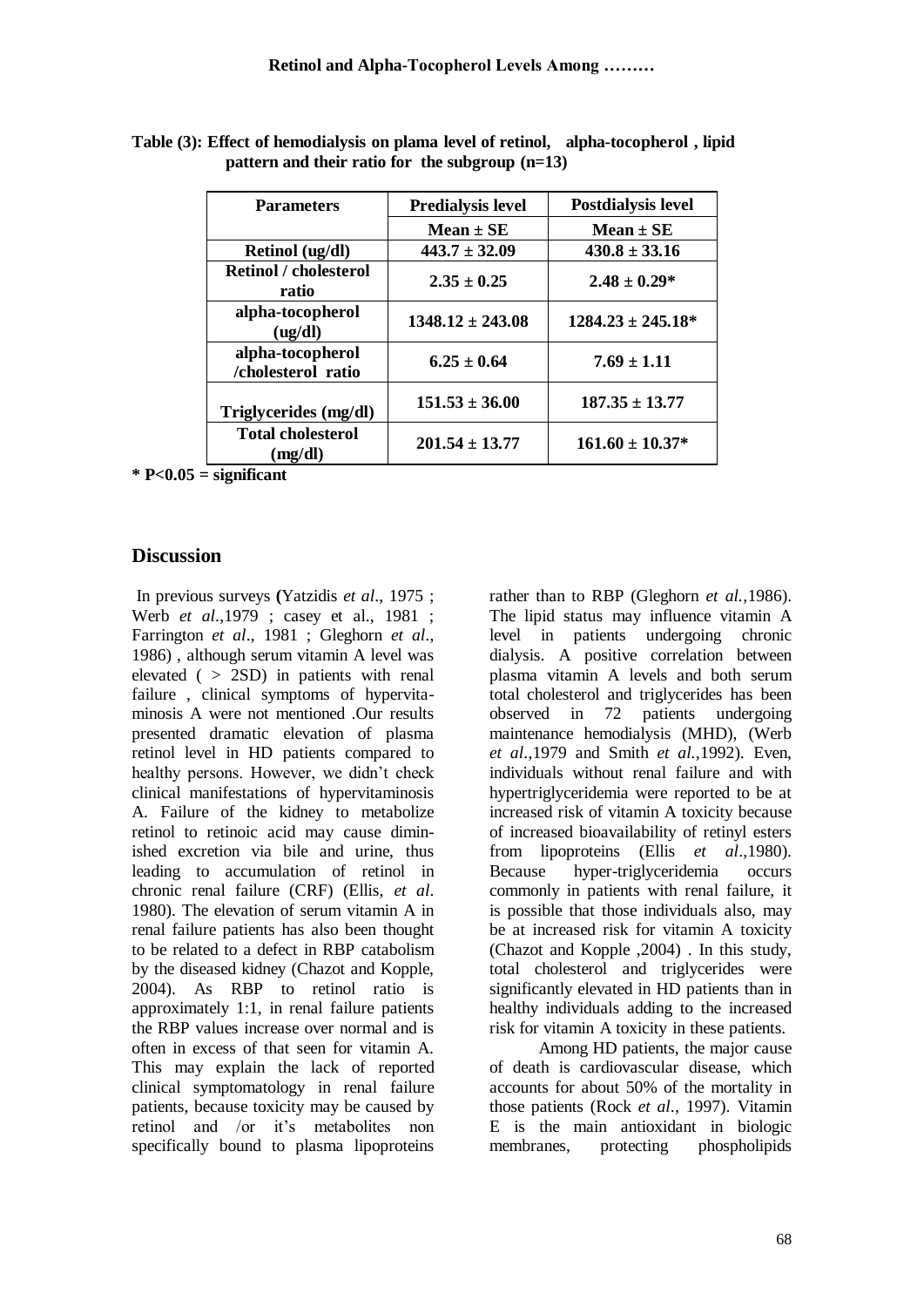membranes from oxidative stress (Farrell and Roberts, 1993). Vitamin E is also, an antiatherogenic agent. Rimm *et al.,* (1993) and Stampfer *et al*., (1993), studies have found a reduced risk of coronary heart disease in individuals with higher intake of vitamin E. The mechanism of this protective effect is considered to be decreased oxidation of low density lipoprotein (LDL) cholesterol- a key step in the pathogenesis of the fatty streak , the first step in the development of the atheromatous plaque ( Chazot and Kopple , 2004) .

 In this study, alpha-tocopherol level was significantly higher in patients receiving chronic HD therapy than control persons. The same results have been reported in previous studies(Mydlik *et al*.,1991,Fydryk *et al*.,1998).Other studies demonstrated no significant difference in alpha tocopherol level between HD patients and healthy control (Warwick *et al.,* 2000 ) . While another studies reported decreased alpha-tocopherol level in HD patients ( Rajbala *et al*., 1997 and Kinra *et al.,* 2000 ) .

 The oxidative stress associated with uremia is exacerbated by HD, since inflammatory cells (neutrophils, and monocytes) activated by contact with the dialysis membranes, release large amounts of reactive oxygen species (ROS) (Usberti *et al.,* 2002). The deleterious effects of ROS on carbohydrates, lipids and proteins have a pathological role in many inflammatory diseases, most of which are frequent in HD patients (Galli *et al.,* 1999a&b).

 Although some studies (De Bevere *et al.,* 1982; Cristol *et al*., 1997 and De Cavanagh *et al*., 1999) found no difference in plasma vitamin E concentrations between predialysis and post dialysis samples . In this study, the HD procedure that exacerbates oxidative stress had significant effect on plasma alpha-tocopherol level. As, its level was significantly decreased after hemodialysis procedure. This may be due to increased consumption of alpha- tocopherol due to oxidative stress.

 In contrast, the HD procedure had no significant effect on plasma retinol level. As it is a lipid soluble compound , so significant dialytic clearance of plasma retinol is not expected .

 In conclusion, further studies are needed to answer, if hemodialytic patients are at risk for symptomatic vitamin A toxicity? The commertially available multivitamins preparations containing vitamin A may be hazardous for hemodialytic patients. Also, even with normal or low plasma vitamin E, it may be needed as an antioxidant accessory therapy in hemodialytic patients.

## **References**

- 1. **Afifi Adel. Egyptian registry in:** Proceedings of the Egyptian congress of nephrology 2003.
- 2. **Allain CC, Poon LS, Chan CSG,** *et al.* **Enzymatic determination of total serum cholesterol.** Clin Chem 1974 ; 20: 470-475.
- 3. **Armitage P** *,* **Statistical methods in medical** research , Blackwell Scientific Publications 1971 , London .
- 4. **Bieri JG, Tolliver TJ,and Catignani** *GL***.** Simultaneous determination of retinol and alpha-tocopherol in plasma or red cells by high pressure liquid chromatography. Am J Clin Nutr 1979; 32: 2143-49.
- 5. **Casey CE, Moser MC, Hambidge M,** *et al***.** Zinc, copper and vitamin A in pediatric dialysis. J Pediatr 1981; 98:434-5.
- 6. **Chazot C and Kopple J D. Vitamin metabolism and requirements in renal disease and renal failure . In :** Kopple J D, and Massry S G ,eds. Nutritional management of renal disease  $.1<sup>st</sup>$  ed. Lippincott Williams & Wilkins : Awolter Kluwer company , Philadelphia New York, 1997 : 415-428.
- 7. **Chazot C and Kopple J D. Vitamin metabolism and requirements in renal disease and renal failure . In** : Kopple J D, and Massry S G ,eds. Nutritional management of renal disease .2<sup>nd</sup> ed. Lippincott Williams & Wilkins : Awolter Kluwer company , Philadelphia New York, 2004 : 315-323.
- 8. **Cristol J P, Bosc J Y, Badiou S, et al.** Erythropoietin and oxidative stress in hemodialysis : beneficial effects of vitamin E supplementation . Nephrol Dial Transplant 1997 ; 12: 2312-2317.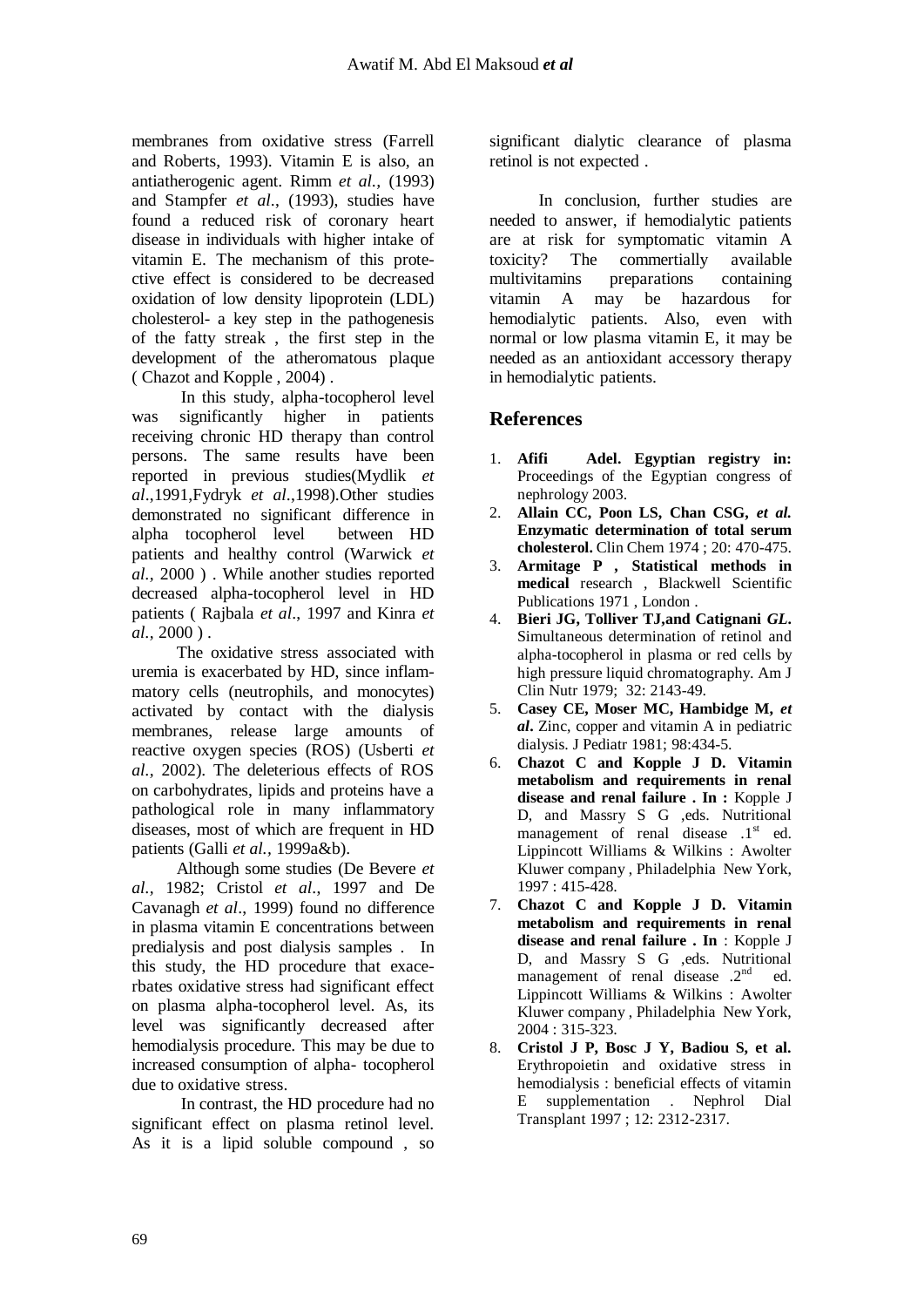- 9. **De Bevere VO, Nelis HJ, De Leenheer AP et al.** Vitamin E levels in hemodialysis patients .JAMA 1982 ; 247:2371.
- 10. **De Cavanagh EM, Ferder L, Carrasquedo F,et al.** Higher level of antioxidant defenses in enalapril-treated versus non-enalapril- treated hemodialysis patients .Am J Kidney Dis 1999 ; 34: 445- 455.
- 11. **Ellis S, De Palma J, Cheng A,et al.**  Vitamin A supplements in hemodialysis patients . Nephron 1980; 26: 215-218.
- 12. **Farrell P and Roberts R. Vitamin E***.* **In:** Modern nutrition in health and disease. Shills M, Olson J, Shike M, eds. Philadelphia: Lea & Febiger, 1993 : 326- 341.
- 13. **Farrington K, Miller P, Varghese Z,et al.** Vitamin A toxicity and hypercalcemia in chronic renal failure. Br Med J 1981 ; 282:1999-2002.
- 14. **Fydryk J, Jacobson E, Kurzawska O,et al.** Antioxidant status of children with steroid-sensitive nephrotic syndrom. Pediatr Nephrol 1998; 12: 751-754.
- 15. **Galli F, Canestrari F, Bellomo G. Pathophysiology of the oxidative stress and its implication in uremia and dialysis.** In Ronco, LaGerea G,eds. Vitamin E – Bounded membrane. A further step in dialysis optimization . Contrib Nephrol 1999a; 172: 1-31.
- 16. **Galli F, Canestrari F, Buoncristiani U.** Biological effects of oxidative stress in hemodialysis : the possible roles of vitamin E .Blood Purif 1999 b ; 17: 79- 94.
- 17. **Gleghorn EE , Eisenberg LD, Hack Sh, et al.** Observations of vitamin A toxicity in three patients with renal failure receiving parenteral alimentation. Am J Clin Nutr 1986 ; 44 july : 107-112.
- 18. **Jacobson HR, Striker GE, Klahr S.** The principles and practices of nephrology. 2<sup>nd</sup> ed Mosby Comp. Baltimore, Tokyo, Toronto 1995 : 107-130.
- 19. **Kinra S, Rath B, Kabi BC***.* **Indirect** quantification of lipid peroxidation in steroid responsive nephritic syndrome. Arch Dis Child 2000; 82: 76-78.
- 20. **Mydlik M, Derzsiova K, Bratova M, et al**. Serum vitamin A , retinyl esters and vitamin E in nephrotic syndrom. Int Urol Nephrol 1991; 23: 399-405.
- 21. **National Kidney Foundation, Dialysis Outcome and Quality Initiative (DOQI)** 2002. Guideline adequacy 6-12 .
- 22. **Ongajooth L, Ongajyooth S, Likidlilid A, et al***.* Role of lipid peroxidation, trace elements and antioxidant enzymes in chronic renal disease patients . J Med Assoc Thai 1996 ; 79: 791-800.
- 23. **Pastor MC, Sierra C, Bonal J, et al.** Serum and erythrocyte tocopherol in uremic patients : effect of hemodialysis versus peritoneal dialysis. Am J Nephrol 1993 ; 13: 238-243.
- 24. **Rajbala A,Sane AS, Zope J, et al**. Oxidative stress status in children with nephrotic syndrome. Panminerva Med 1997; 39: 165-168.
- 25. **Rimm EB, Stampfer MJ, Ascherio A, et al.** Vitamin E consumption and the risk of coronary heart disease in men. N Engl J Med 1993 ; 328:1450-1456.
- 26. **Rock CL, Jahnke MG, Gorenflo DW , et al.** Racial group differences in plasma concentrations of antioxidant vitamins and carotinoids in hemodialysis patients . Am J Clin Nutr 1997; 65: 844 -50.
- 27. **Smith DK, Greene JM, Leonard SB,et al.** Vitamin A in hypercholesterolemia. Am J Med Sci 1992 ; 304: 20-24.
- 28. **Stampfer MJ, Hennekens CH, Manson JE, et al.** Vitamin E consumption and the risk of coronary disease in women . N Engl J Med 1993 ; 328: 1444-1449.
- 29. **Usberti M, Geradi GM, Micheli AM, et al.** Effect of a vitamin E- bounded membrane and of glutathione on anemia and erythropoietin requirements in hemodialysis patients .J Nephrol 2002 ; 15: 558- 564.
- 30. **Wahlefeld AW. Triglycerides** determination after enzymatic analysis. (Bergmeyer HV,ed) 1974 , p 1831-1835. Academic press,New York and London.
- 31. **Warwick GL, Waller H, ferns GA.** Antioxidant vitamin concentration and LDL oxidant in nephritic syndrome. Ann Clin Biochem 2000; 34: 488-491.
- 32. **Werb R, Clark WF, Lindsay RM et al.** Serum vitamin A levels and associated abnormalities in patients on regular dialysis treatment. Clin Nephrol 1979; 12:63-8.
- 33. **Yatzidis H,Digenis P, Fountas P***.*  **Hypervitaminosis A** accompanying advanced chronic renal failure. Br Med J 1975 ; 3:352-4.